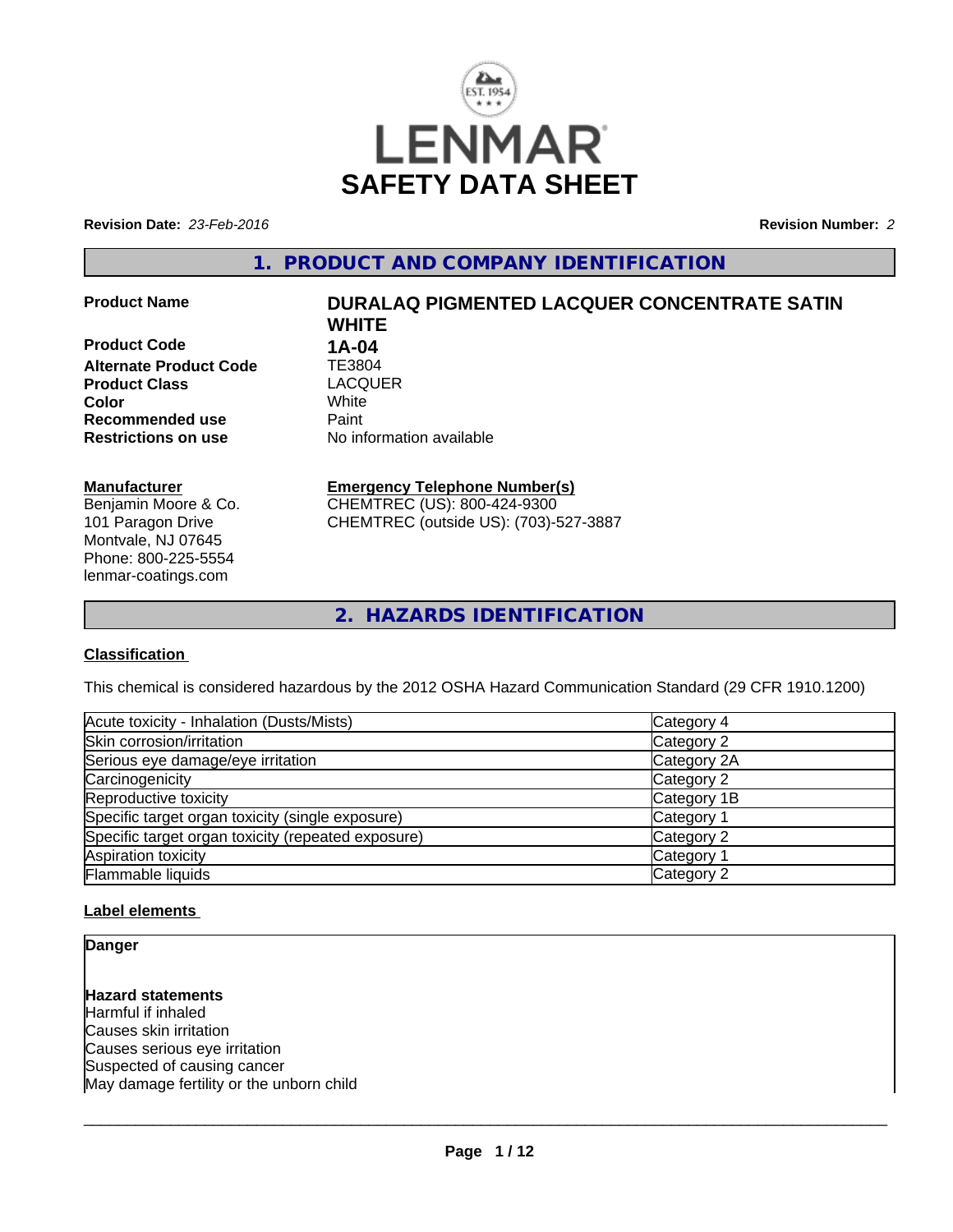Causes damage to organs May cause damage to organs through prolonged or repeated exposure May be fatal if swallowed and enters airways Highly flammable liquid and vapor



**Appearance** liquid **Odor** solvent

#### **Precautionary Statements - Prevention**

Obtain special instructions before use Do not handle until all safety precautions have been read and understood Use personal protective equipment as required Use only outdoors or in a well-ventilated area Wash face, hands and any exposed skin thoroughly after handling Wear eye/face protection Do not breathe dust/fume/mist/vapors/spray Do not eat, drink or smoke when using this product Keep away from heat/sparks/open flames/hot surfaces, no smoking Keep container tightly closed Ground/bond container and receiving equipment Use explosion-proof electrical/ventilating/lighting/equipment Use only non-sparking tools

Take precautionary measures against static discharge

#### **Precautionary Statements - Response**

If exposed call a POISON CENTER or physician

#### **Eyes**

If in eyes rinse cautiously with water for several minutes. Remove contact lenses, if present and easy to do. Continue rinsing

\_\_\_\_\_\_\_\_\_\_\_\_\_\_\_\_\_\_\_\_\_\_\_\_\_\_\_\_\_\_\_\_\_\_\_\_\_\_\_\_\_\_\_\_\_\_\_\_\_\_\_\_\_\_\_\_\_\_\_\_\_\_\_\_\_\_\_\_\_\_\_\_\_\_\_\_\_\_\_\_\_\_\_\_\_\_\_\_\_\_\_\_\_

If eye irritation persists get medical attention

#### **Skin**

If skin irritation occurs get medical attention

If on skin (or hair) take off immediately all contaminated clothing. Rinse skin with water

Wash contaminated clothing before reuse

#### **Inhalation**

If inhaled remove victim to fresh air and keep at rest in a position comfortable for breathing

Call a POISON CENTER or physician if you feel unwell

#### **Ingestion**

If swallowed immediately call a POISON CENTER or physician

Do NOT induce vomiting

#### **Fire**

In case of fire use CO2, dry chemical, or foam for extinction

#### **Precautionary Statements - Storage**

Store locked up Store in a well-ventilated place. Keep cool

#### **Precautionary Statements - Disposal**

Dispose of contents/container to an approved waste disposal plant

#### **Hazards not otherwise classified (HNOC)**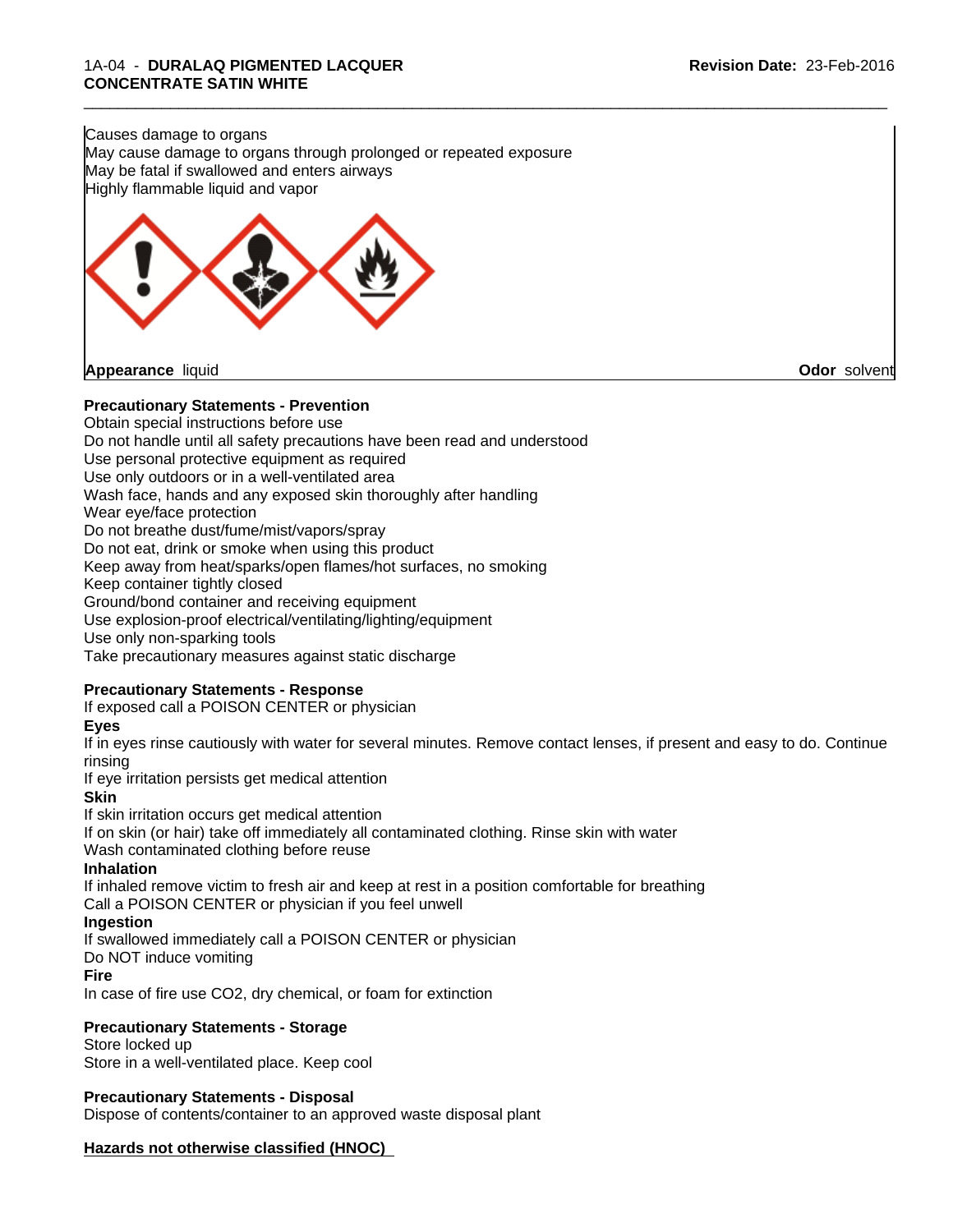Not Applicable

#### **Other information**

No information available

# **3. COMPOSITION INFORMATION ON COMPONENTS**

| <b>Chemical Name</b>   | <b>CAS-No</b>  | Weight % (max) |
|------------------------|----------------|----------------|
| Xylene                 | 1330-20-7      | 20             |
| n-Butyl acetate        | 123-86-4       | 15             |
| Titanium dioxide       | 13463-67-7     | 15             |
| VM&P naphtha           | 64742-89-8     | 15             |
| Isopropyl alcohol      | 67-63-0        | 10             |
| Isobutyl acetate       | 110-19-0       | 'n.            |
| Ethyl benzene          | $100 - 41 - 4$ |                |
| Butyl benzyl phthalate | 85-68-7        |                |
| Methyl alcohol         | 67-56-1        |                |
| Ethyl acetate          | 141-78-6       |                |
| Octane                 | 111-65-9       |                |
| Heptane                | 142-82-5       |                |

# **4. FIRST AID MEASURES**

**First aid measures**

| Immediately flush with plenty of water. After initial flushing, remove any contact<br><b>Eye Contact</b><br>lenses and continue flushing for at least 15 minutes. Keep eye wide open while<br>rinsing. If symptoms persist, call a physician.<br>Wash off immediately with soap and plenty of water removing all contaminated<br><b>Skin Contact</b><br>clothes and shoes. If skin irritation persists, call a physician.<br>Move to fresh air. If symptoms persist, call a physician.<br>If not breathing, give artificial respiration. Call a physician immediately.<br>Clean mouth with water and afterwards drink plenty of water. Do not induce<br>Ingestion<br>vomiting without medical advice. Never give anything by mouth to an unconscious<br>person. Consult a physician.<br>Use personal protective equipment.<br>No information available.<br><b>Most Important</b><br><b>Symptoms/Effects</b><br>Treat symptomatically.<br><b>Notes To Physician</b> | 5. FIRE-FIGHTING MEASURES |  |
|--------------------------------------------------------------------------------------------------------------------------------------------------------------------------------------------------------------------------------------------------------------------------------------------------------------------------------------------------------------------------------------------------------------------------------------------------------------------------------------------------------------------------------------------------------------------------------------------------------------------------------------------------------------------------------------------------------------------------------------------------------------------------------------------------------------------------------------------------------------------------------------------------------------------------------------------------------------------|---------------------------|--|
| <b>Inhalation</b><br><b>Protection Of First-Aiders</b>                                                                                                                                                                                                                                                                                                                                                                                                                                                                                                                                                                                                                                                                                                                                                                                                                                                                                                             |                           |  |
|                                                                                                                                                                                                                                                                                                                                                                                                                                                                                                                                                                                                                                                                                                                                                                                                                                                                                                                                                                    |                           |  |
|                                                                                                                                                                                                                                                                                                                                                                                                                                                                                                                                                                                                                                                                                                                                                                                                                                                                                                                                                                    |                           |  |
|                                                                                                                                                                                                                                                                                                                                                                                                                                                                                                                                                                                                                                                                                                                                                                                                                                                                                                                                                                    |                           |  |
|                                                                                                                                                                                                                                                                                                                                                                                                                                                                                                                                                                                                                                                                                                                                                                                                                                                                                                                                                                    |                           |  |
|                                                                                                                                                                                                                                                                                                                                                                                                                                                                                                                                                                                                                                                                                                                                                                                                                                                                                                                                                                    |                           |  |
|                                                                                                                                                                                                                                                                                                                                                                                                                                                                                                                                                                                                                                                                                                                                                                                                                                                                                                                                                                    |                           |  |
| If symptoms persist, call a physician. Show this safety data sheet to the doctor in<br><b>General Advice</b>                                                                                                                                                                                                                                                                                                                                                                                                                                                                                                                                                                                                                                                                                                                                                                                                                                                       | attendance.               |  |

**Flammable Properties** Vapors may travel considerable distance to a source of ignition and flash back. Vapors may cause flash fire.

**Suitable Extinguishing Media** Foam, dry powder or water. Use extinguishing measures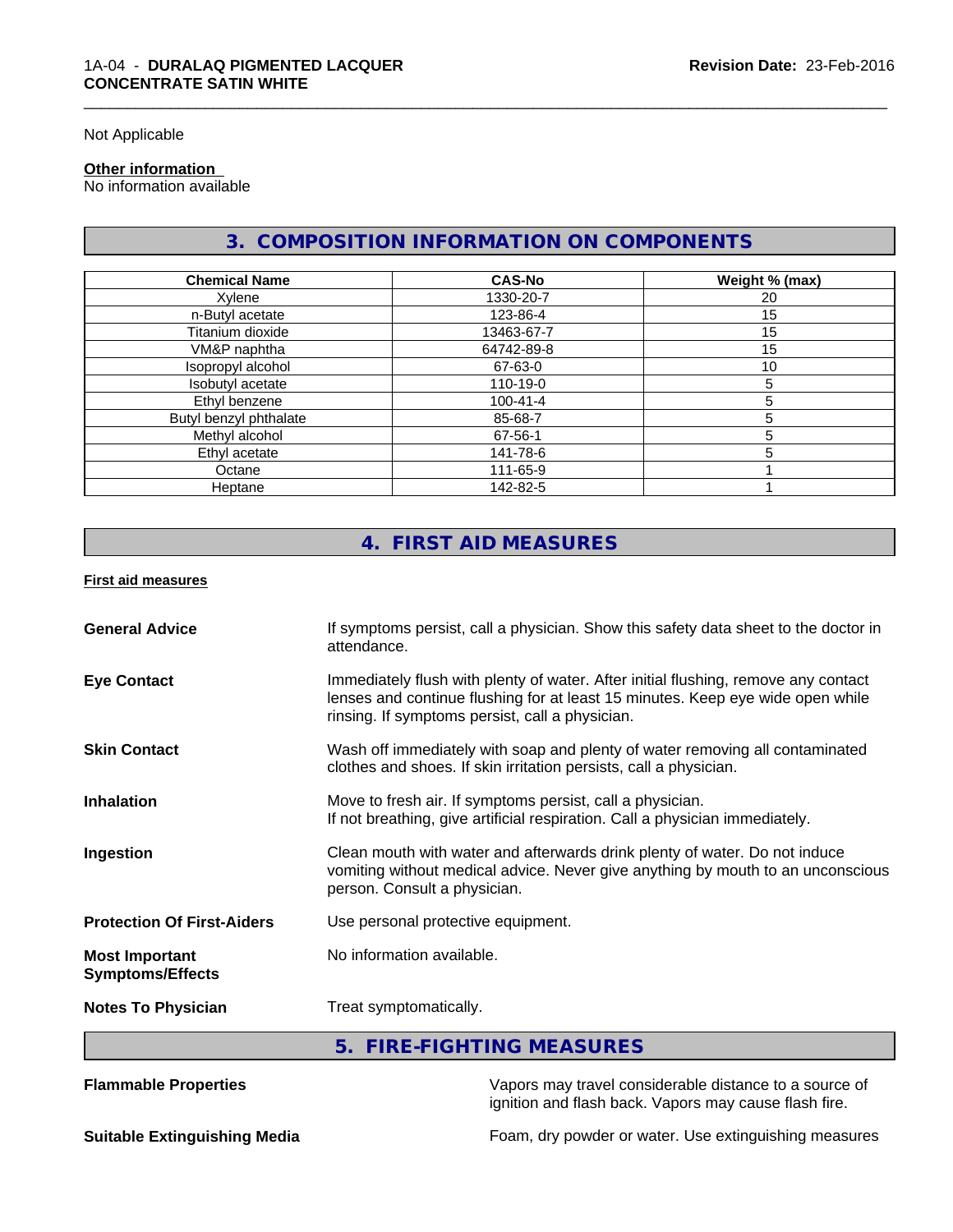|                                                                                              |                 | surrounding environment.       | that are appropriate to local circumstances and the                                                                                                                                                                                                                                 |  |
|----------------------------------------------------------------------------------------------|-----------------|--------------------------------|-------------------------------------------------------------------------------------------------------------------------------------------------------------------------------------------------------------------------------------------------------------------------------------|--|
| <b>Protective Equipment And Precautions For</b><br><b>Firefighters</b>                       |                 | and full protective gear.      | As in any fire, wear self-contained breathing apparatus<br>pressure-demand, MSHA/NIOSH (approved or equivalent)                                                                                                                                                                     |  |
| <b>Hazardous Combustion Products</b>                                                         |                 |                                | Burning may result in carbon dioxide, carbon monoxide<br>and other combustion products of varying composition<br>which may be toxic and/or irritating.                                                                                                                              |  |
| <b>Specific Hazards Arising From The Chemical</b>                                            |                 | vapors.                        | Flammable. Flash back possible over considerable<br>distance. Keep product and empty container away from<br>heat and sources of ignition. Closed containers may<br>rupture if exposed to fire or extreme heat. Thermal<br>decomposition can lead to release of irritating gases and |  |
| <b>Sensitivity To Mechanical Impact</b>                                                      |                 | No.                            |                                                                                                                                                                                                                                                                                     |  |
| <b>Sensitivity To Static Discharge</b>                                                       |                 | Yes                            |                                                                                                                                                                                                                                                                                     |  |
| <b>Flash Point Data</b><br>Flash Point (°F)<br>Flash Point (°C)<br><b>Flash Point Method</b> |                 | 43<br>6<br><b>PMCC</b>         |                                                                                                                                                                                                                                                                                     |  |
| <b>Flammability Limits In Air</b>                                                            |                 |                                |                                                                                                                                                                                                                                                                                     |  |
| <b>Lower Explosion Limit</b><br><b>Upper Explosion Limit</b>                                 |                 | Not available<br>Not available |                                                                                                                                                                                                                                                                                     |  |
| <b>NFPA</b><br>Health: 2                                                                     | Flammability: 3 | Instability: 0                 | <b>Special: Not Applicable</b>                                                                                                                                                                                                                                                      |  |
| <b>NFPA Legend</b><br>0 - Not Hazardous<br>1 - Slightly<br>2 - Moderate                      |                 |                                |                                                                                                                                                                                                                                                                                     |  |

\_\_\_\_\_\_\_\_\_\_\_\_\_\_\_\_\_\_\_\_\_\_\_\_\_\_\_\_\_\_\_\_\_\_\_\_\_\_\_\_\_\_\_\_\_\_\_\_\_\_\_\_\_\_\_\_\_\_\_\_\_\_\_\_\_\_\_\_\_\_\_\_\_\_\_\_\_\_\_\_\_\_\_\_\_\_\_\_\_\_\_\_\_

3 - High

4 - Severe

*The ratings assigned are only suggested ratings, the contractor/employer has ultimate responsibilities for NFPA ratings where this system is used.*

*Additional information regarding the NFPA rating system is available from the National Fire Protection Agency (NFPA) at www.nfpa.org.*

# **6. ACCIDENTAL RELEASE MEASURES**

| <b>Personal Precautions</b>      | Remove all sources of ignition. Take precautions to prevent flashback. Ground<br>and bond all containers and handling equipment. Take precautionary measures<br>against static discharges. Ensure adequate ventilation. Avoid contact with skin,<br>eyes and clothing. Use personal protective equipment.  |
|----------------------------------|------------------------------------------------------------------------------------------------------------------------------------------------------------------------------------------------------------------------------------------------------------------------------------------------------------|
| <b>Other Information</b>         | Prevent further leakage or spillage if safe to do so. Do not allow material to<br>contaminate ground water system. Prevent product from entering drains. Do not<br>flush into surface water or sanitary sewer system. Local authorities should be<br>advised if significant spillages cannot be contained. |
| <b>Environmental Precautions</b> | See Section 12 for additional Ecological Information.                                                                                                                                                                                                                                                      |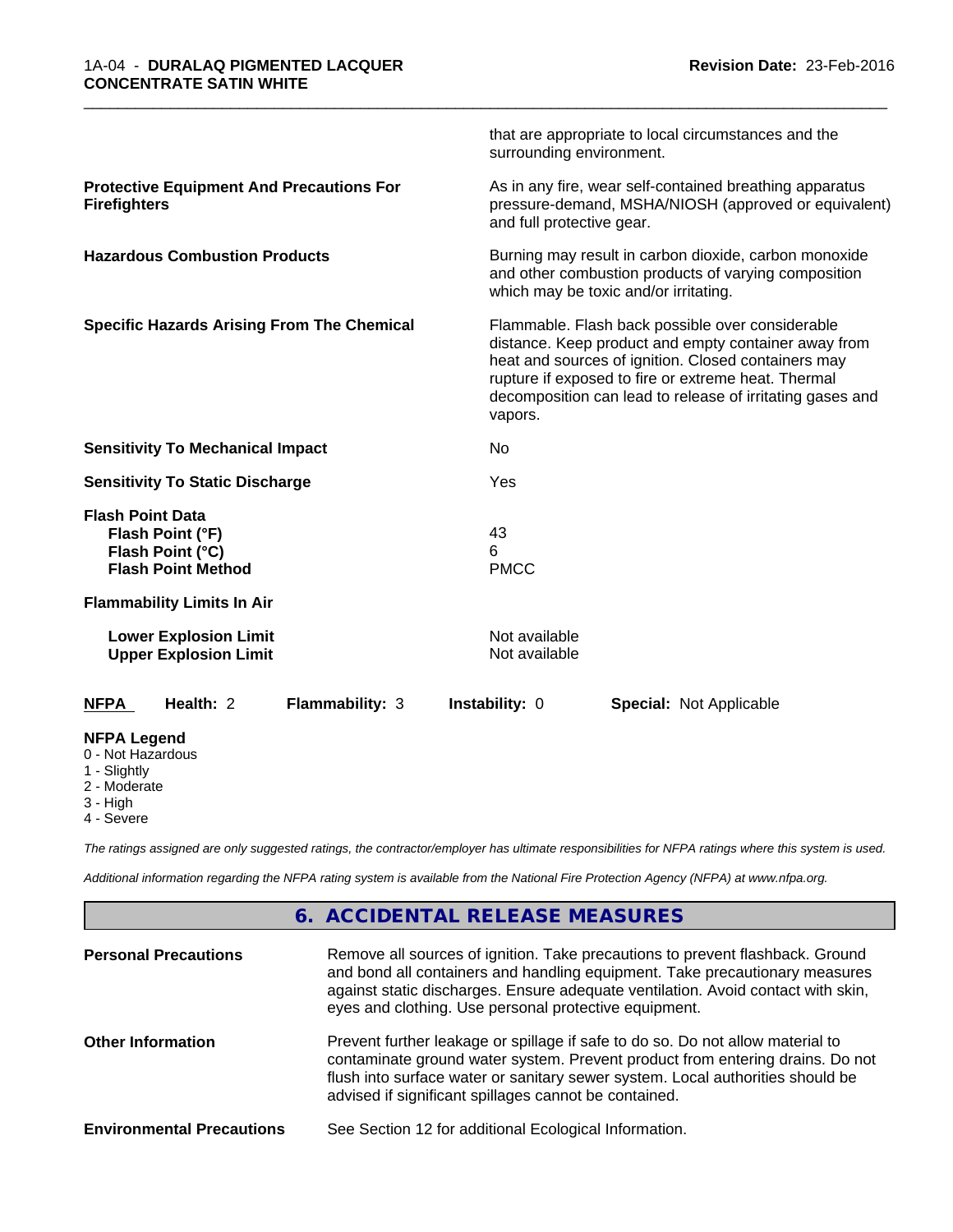| <b>Methods For Clean-Up</b>   | Dam up. Soak up with inert absorbent material. Use a non-sparking or explosion<br>proof means to transfer material to a sealed, appropriate container for disposal.<br>Clean contaminated surface thoroughly.                                                                                                                                                                                                                                  |
|-------------------------------|------------------------------------------------------------------------------------------------------------------------------------------------------------------------------------------------------------------------------------------------------------------------------------------------------------------------------------------------------------------------------------------------------------------------------------------------|
|                               | 7. HANDLING AND STORAGE                                                                                                                                                                                                                                                                                                                                                                                                                        |
| <b>Handling</b>               | Avoid contact with skin, eyes and clothing. Wear personal protective equipment.<br>Do not breathe vapors or spray mist. Use only in ventilated areas. Prevent vapor<br>build-up by providing adequate ventilation during and after use.                                                                                                                                                                                                        |
|                               | Take precautionary measures against static discharges. To avoid ignition of<br>vapors by static electricity discharge, all metal parts of the equipment must be<br>grounded. Keep away from heat, sparks and flame. Do not smoke. Extinguish all<br>flames and pilot lights, and turn off stoves, heaters, electric motors and other<br>sources of ignition during use and until all vapors are gone. Ignition and/or flash<br>back may occur. |
| <b>Storage</b>                | Keep containers tightly closed in a dry, cool and well-ventilated place. Keep away<br>from heat. Keep away from open flames, hot surfaces and sources of ignition.<br>Keep in properly labeled containers. Keep out of the reach of children.                                                                                                                                                                                                  |
| <b>Incompatible Materials</b> | Incompatible with strong acids and bases and strong oxidizing agents.                                                                                                                                                                                                                                                                                                                                                                          |
|                               | Technical measures/Precautions Ensure adequate ventilation. Use only where airflow will keep vapors from building<br>up in or near the work area in adjoining rooms. Comply with all national, state, and<br>local codes pertaining to the storage, handling, dispensing and disposal of<br>flammable liquids.                                                                                                                                 |
|                               | Dissipate static electricity during transfer by grounding and bonding containers<br>and equipment before transferring material. All equipment should be non-sparking<br>and explosion proof. Use explosion proof electrical equipment for ventilation,<br>lighting and material handling.                                                                                                                                                      |

\_\_\_\_\_\_\_\_\_\_\_\_\_\_\_\_\_\_\_\_\_\_\_\_\_\_\_\_\_\_\_\_\_\_\_\_\_\_\_\_\_\_\_\_\_\_\_\_\_\_\_\_\_\_\_\_\_\_\_\_\_\_\_\_\_\_\_\_\_\_\_\_\_\_\_\_\_\_\_\_\_\_\_\_\_\_\_\_\_\_\_\_\_

**8. EXPOSURE CONTROLS / PERSONAL PROTECTION**

# **Exposure Limits**

| <b>Chemical Name</b> | <b>ACGIH</b>      | <b>OSHA</b>                  |
|----------------------|-------------------|------------------------------|
| Xylene               | 100 ppm - TWA     | 100 ppm - TWA                |
|                      | 150 ppm - STEL    | 435 mg/m <sup>3</sup> - TWA  |
| n-Butyl acetate      | 150 ppm - TWA     | 150 ppm - TWA                |
|                      | 200 ppm - STEL    | 710 mg/m $3$ - TWA           |
| Titanium dioxide     | 10 mg/m $3$ - TWA | 15 mg/m $3$ - TWA            |
| Isopropyl alcohol    | 200 ppm - TWA     | 400 ppm - TWA                |
|                      | 400 ppm - STEL    | 980 mg/m <sup>3</sup> - TWA  |
| Isobutyl acetate     | 150 ppm - TWA     | 150 ppm - TWA                |
|                      |                   | 700 mg/m <sup>3</sup> - TWA  |
| Ethyl benzene        | 20 ppm - TWA      | 100 ppm - TWA                |
|                      |                   | 435 mg/m $3$ - TWA           |
| Methyl alcohol       | 200 ppm - TWA     | 200 ppm - TWA                |
|                      | 250 ppm - STEL    | 260 mg/m <sup>3</sup> - TWA  |
|                      | Skin              |                              |
| Ethyl acetate        | 400 ppm - TWA     | 1400 mg/m <sup>3</sup> - TWA |
|                      |                   | 400 ppm - TWA                |
| Octane               | 300 ppm - TWA     | 500 ppm - TWA                |
|                      |                   | 2350 mg/m <sup>3</sup> - TWA |
| Heptane              | $400$ ppm - TWA   | 2000 mg/m <sup>3</sup> - TWA |
|                      | 500 ppm - STEL    | 500 ppm - TWA                |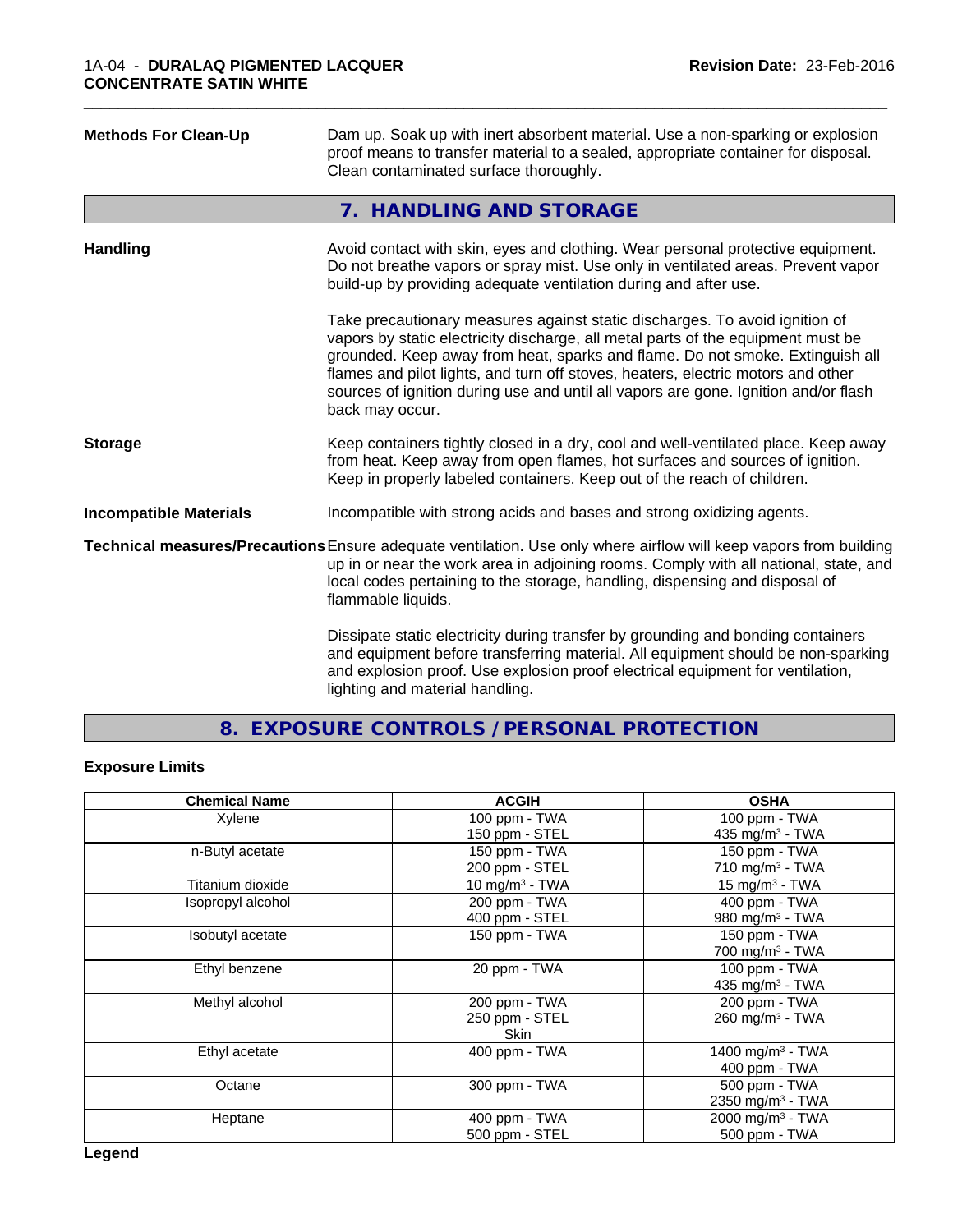#### 1A-04 - **DURALAQ PIGMENTED LACQUER CONCENTRATE SATIN WHITE**

ACGIH - American Conference of Governmental Industrial Hygienists Exposure Limits OSHA - Occupational Safety & Health Administration Exposure Limits N/E - Not Established

| Appropriate engineering<br>controls  |                                                                                                                                                                                                                                                                                                                                                                     |
|--------------------------------------|---------------------------------------------------------------------------------------------------------------------------------------------------------------------------------------------------------------------------------------------------------------------------------------------------------------------------------------------------------------------|
| <b>Engineering Measures</b>          | Ensure adequate ventilation, especially in confined areas.                                                                                                                                                                                                                                                                                                          |
| <b>Personal Protective Equipment</b> |                                                                                                                                                                                                                                                                                                                                                                     |
| <b>Eye/Face Protection</b>           | Safety glasses with side-shields.                                                                                                                                                                                                                                                                                                                                   |
| <b>Skin Protection</b>               | Long sleeved clothing. Protective gloves.                                                                                                                                                                                                                                                                                                                           |
| <b>Respiratory Protection</b>        | Use only with adequate ventilation. In operations where exposure limits are<br>exceeded, use a NIOSH approved respirator that has been selected by a<br>technically qualified person for the specific work conditions. When spraying the<br>product or applying in confined areas, wear a NIOSH approved respirator<br>specified for paint spray or organic vapors. |
| <b>Hygiene Measures</b>              | Avoid contact with skin, eyes and clothing. Remove and wash contaminated<br>clothing before re-use. Wash thoroughly after handling.                                                                                                                                                                                                                                 |

\_\_\_\_\_\_\_\_\_\_\_\_\_\_\_\_\_\_\_\_\_\_\_\_\_\_\_\_\_\_\_\_\_\_\_\_\_\_\_\_\_\_\_\_\_\_\_\_\_\_\_\_\_\_\_\_\_\_\_\_\_\_\_\_\_\_\_\_\_\_\_\_\_\_\_\_\_\_\_\_\_\_\_\_\_\_\_\_\_\_\_\_\_

#### **9. PHYSICAL AND CHEMICAL PROPERTIES**

**Appearance** liquid **Odor** solvent **Odor Threshold** No information available **Density (Ibs/gal)** 8.35 - 8.45<br> **Specific Gravity** 8.35 - 8.45 **Specific Gravity pH** No information available **Viscosity (cps)** No information available **Solubility Note 2008 Note 2008 Note 2008 Note 2008 Note 2008 Note 2008 Note 2008 Note 2009 Note 2009 Note 2009 Note 2009 Note 2009 Note 2009 Note 2009 Note 2009 Note 2009 Note 2009 Note Water Solubility** No information available **Evaporation Rate No information available No information available Vapor Pressure** No information available **Vapor Density**<br> **We Solids**<br>
We Solids
20 - 40 **Wt. % Solids** 30 - 40<br> **Vol. % Solids** 30 - 40 **Vol. % Solids** 15 - 25<br> **Wt. % Volatiles** 60 - 70 **Wt. % Volatiles Vol. % Volatiles** 75 - 85 **VOC Regulatory Limit (g/L)** < 680 **Boiling Point (°F)** 149 **Boiling Point (°C)** 65 **Freezing Point (°F)** No information available **Freezing Point (°C)** No information available **Flash Point (°F)** 43 **Flash Point (°C)** 6 **Flash Point Method** PMCC **Flammability (solid, gas)** Not applicable **Upper Explosion Limit Contract Contract Contract Contract Contract Contract Contract Contract Contract Contract Contract Contract Contract Contract Contract Contract Contract Contract Contract Contract Contract Contract Lower Explosion Limit**<br> **Autoignition Temperature (°F)** No information available<br>
No information available **Autoignition Temperature (°F) Autoignition Temperature (°C)** No information available **Decomposition Temperature (°F)** No information available **Decomposition Temperature (°C)** No information available **Partition Coefficient (n-octanol/water)** No information available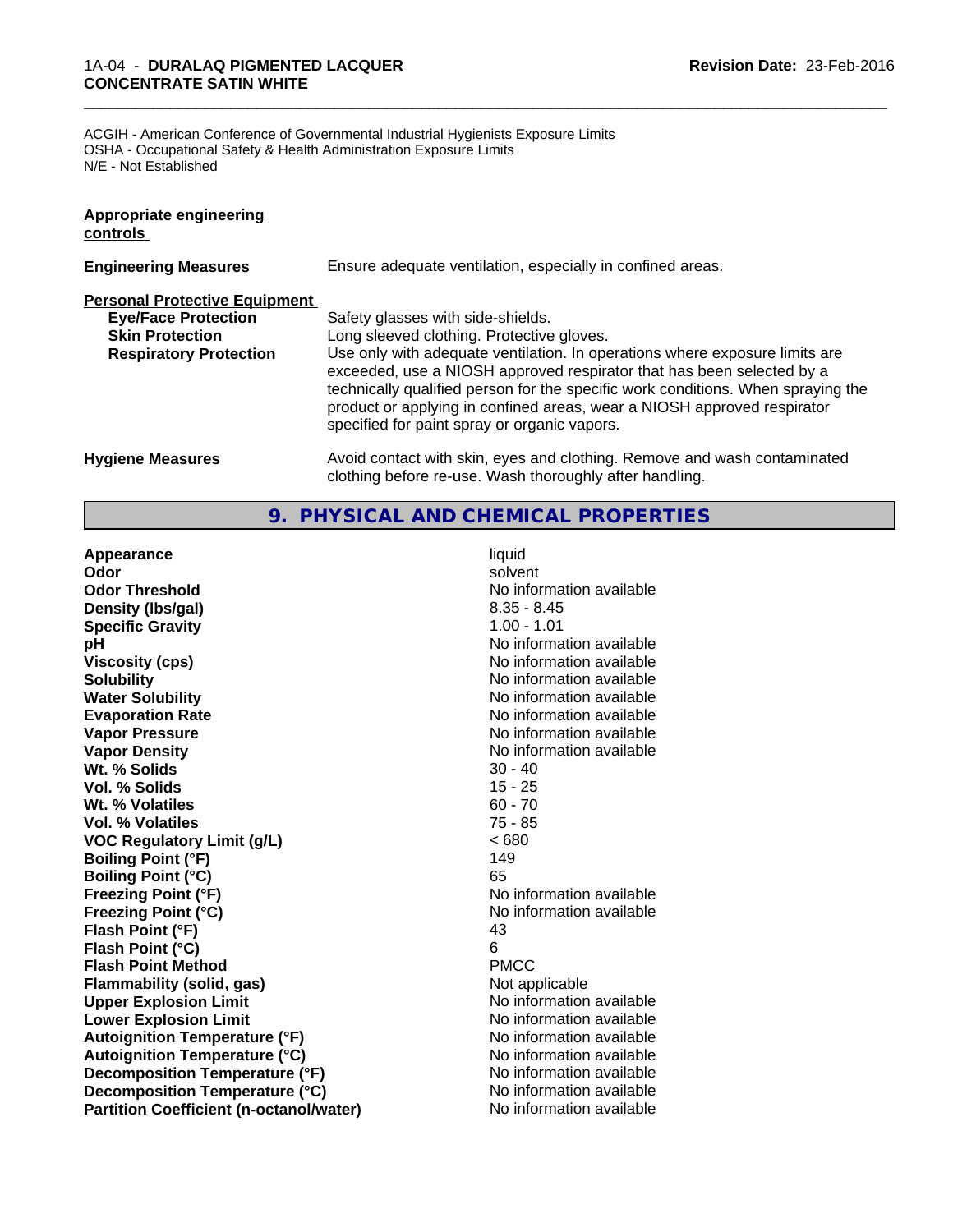# **10. STABILITY AND REACTIVITY**

\_\_\_\_\_\_\_\_\_\_\_\_\_\_\_\_\_\_\_\_\_\_\_\_\_\_\_\_\_\_\_\_\_\_\_\_\_\_\_\_\_\_\_\_\_\_\_\_\_\_\_\_\_\_\_\_\_\_\_\_\_\_\_\_\_\_\_\_\_\_\_\_\_\_\_\_\_\_\_\_\_\_\_\_\_\_\_\_\_\_\_\_\_

| <b>Reactivity</b>                         | No data available                                                                                                         |
|-------------------------------------------|---------------------------------------------------------------------------------------------------------------------------|
| <b>Chemical Stability</b>                 | Stable under normal conditions. Hazardous polymerisation<br>does not occur.                                               |
| <b>Conditions To Avoid</b>                | Keep away from open flames, hot surfaces, static<br>electricity and sources of ignition. Sparks. Elevated<br>temperature. |
| <b>Incompatible Materials</b>             | Incompatible with strong acids and bases and strong<br>oxidizing agents.                                                  |
| <b>Hazardous Decomposition Products</b>   | Thermal decomposition can lead to release of irritating<br>gases and vapors.                                              |
| <b>Possibility Of Hazardous Reactions</b> | None under normal conditions of use.                                                                                      |

# **11. TOXICOLOGICAL INFORMATION**

| <b>Product Information</b>               |                                                                                                                                                                                                                                                               |
|------------------------------------------|---------------------------------------------------------------------------------------------------------------------------------------------------------------------------------------------------------------------------------------------------------------|
| Information on likely routes of exposure |                                                                                                                                                                                                                                                               |
| <b>Principal Routes of Exposure</b>      | Eye contact, skin contact and inhalation.                                                                                                                                                                                                                     |
| <b>Acute Toxicity</b>                    |                                                                                                                                                                                                                                                               |
| <b>Product Information</b>               | Repeated or prolonged exposure to organic solvents may lead to permanent brain<br>and nervous system damage. Intentional misuse by deliberately concentrating and<br>inhaling vapors may be harmful or fatal.                                                 |
| Information on toxicological effects     |                                                                                                                                                                                                                                                               |
| <b>Symptoms</b>                          | No information available                                                                                                                                                                                                                                      |
|                                          | Delayed and immediate effects as well as chronic effects from short and long-term exposure                                                                                                                                                                    |
| Eye contact                              | Contact with eyes may cause irritation.                                                                                                                                                                                                                       |
| <b>Skin contact</b>                      | May cause skin irritation and/or dermatitis. Prolonged skin contact may defat the<br>skin and produce dermatitis.                                                                                                                                             |
| Ingestion                                | Harmful if swallowed. Ingestion may cause irritation to mucous membranes. Small<br>amounts of this product aspirated into the respiratory system during ingestion or<br>vomiting may cause mild to severe pulmonary injury, possibly progressing to<br>death. |
| Inhalation                               | Harmful by inhalation. High vapor / aerosol concentrations are irritating to the<br>eyes, nose, throat and lungs and may cause headaches, dizziness, drowsiness,<br>unconsciousness, and other central nervous system effects.                                |
| <b>Sensitization:</b>                    | No information available                                                                                                                                                                                                                                      |
| <b>Neurological Effects</b>              | No information available.                                                                                                                                                                                                                                     |
| <b>Mutagenic Effects</b>                 | No information available.                                                                                                                                                                                                                                     |
| <b>Reproductive Effects</b>              | May damage fertility or the unborn child.                                                                                                                                                                                                                     |
| <b>Developmental Effects</b>             | No information available.                                                                                                                                                                                                                                     |
| <b>Target Organ Effects</b>              | No information available.                                                                                                                                                                                                                                     |
| <b>STOT - repeated exposure</b>          | Causes damage to organs through prolonged or repeated exposure if inhaled.<br>May cause disorder and damage to the. Central nervous system (CNS). Causes                                                                                                      |
|                                          | damage to organs through prolonged or repeated exposure.                                                                                                                                                                                                      |
|                                          |                                                                                                                                                                                                                                                               |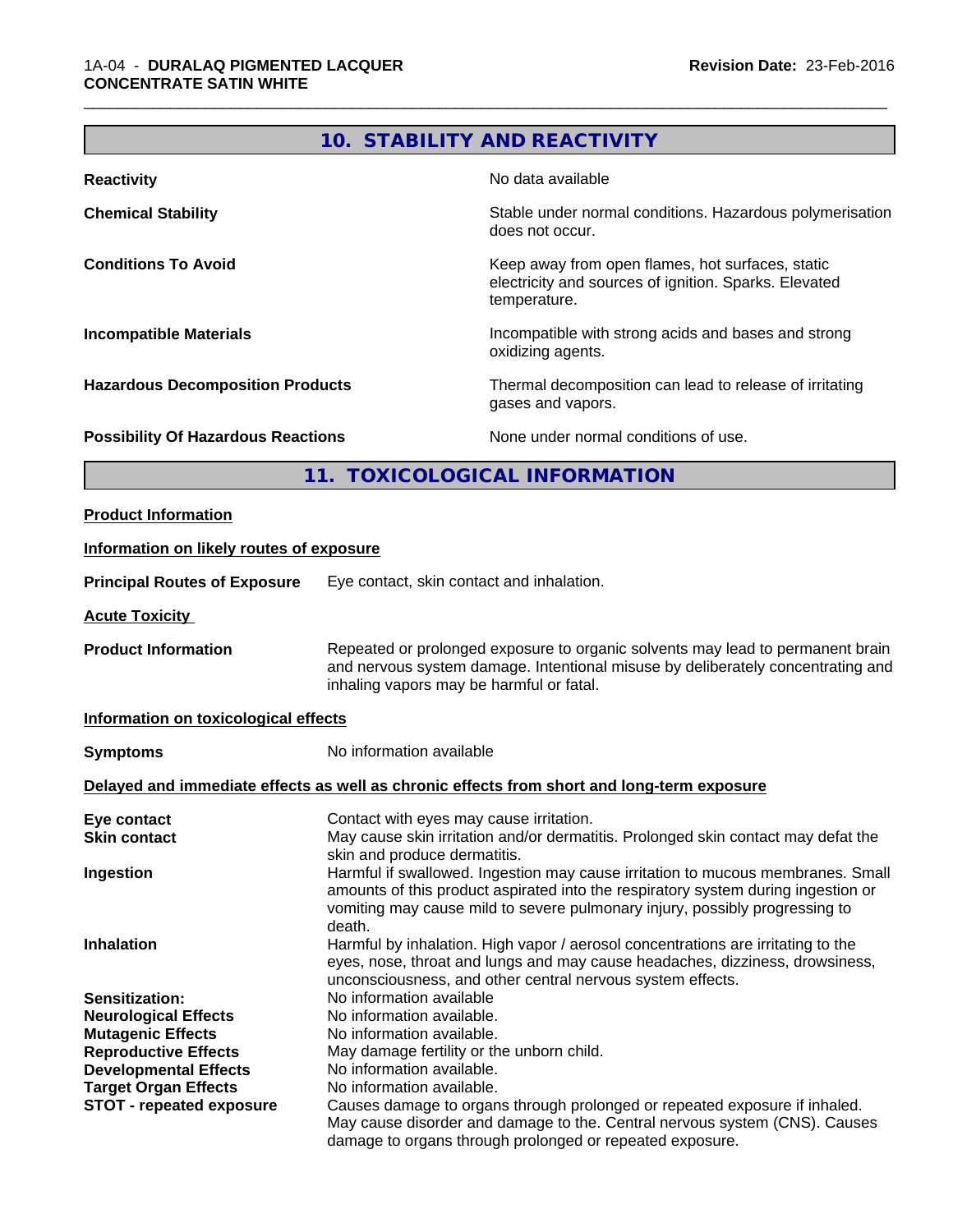| <b>STOT - single exposure</b><br>Other adverse effects | May cause disorder and damage to the. Respiratory system. Central nervous<br>system (CNS).<br>No information available.                                                                                                          |
|--------------------------------------------------------|----------------------------------------------------------------------------------------------------------------------------------------------------------------------------------------------------------------------------------|
| <b>Aspiration Hazard</b>                               | May be harmful if swallowed and enters airways. Small amounts of this product<br>aspirated into the respiratory system during ingestion or vomiting may cause mild<br>to severe pulmonary injury, possibly progressing to death. |

\_\_\_\_\_\_\_\_\_\_\_\_\_\_\_\_\_\_\_\_\_\_\_\_\_\_\_\_\_\_\_\_\_\_\_\_\_\_\_\_\_\_\_\_\_\_\_\_\_\_\_\_\_\_\_\_\_\_\_\_\_\_\_\_\_\_\_\_\_\_\_\_\_\_\_\_\_\_\_\_\_\_\_\_\_\_\_\_\_\_\_\_\_

#### **Numerical measures of toxicity**

#### **The following values are calculated based on chapter 3.1 of the GHS document**

| <b>ATEmix (oral)</b>                 | 2393 mg/kg |
|--------------------------------------|------------|
| ATEmix (dermal)                      | 3810 mg/kg |
| <b>ATEmix (inhalation-dust/mist)</b> | 3.5 ma/L   |
| <b>ATEmix (inhalation-vapor)</b>     | 29 ma/L    |

#### **Acute Toxicity Component**

#### Xylene

LD50 Oral: 4300 mg/kg (Rat) LD50 Dermal: > 1700 mg/kg (Rabbit) LC50 Inhalation (Vapor): 5000 ppm (Rat, 4 hr.) n-Butyl acetate LD50 Oral: 10768 mg/kg (Rat) LD50 Dermal: > 17600 mg/kg (Rabbit) LC50 Inhalation (Vapor): 390 ppm (Rat, 4 hr.) Sensitization: non-sensitizing (guinea pig) Titanium dioxide LD50 Oral: > 10000 mg/kg (Rat) LC50 Inhalation (Dust):  $> 6.82$  mg/L (Rat, 4 hr.) Isopropyl alcohol LD50 Oral: 5,000-5,045 mg/kg (Rat) LD50 Dermal: 12,800 mg/kg (Rabbit) LC50 Inhalation (Vapor): 16,000 ppm (Rat) Ethyl benzene LD50 Oral: 3500 mg/kg (Rat) LD50 Dermal: > 5000 mg/kg (Rabbit) LC50 Inhalation (Vapor): 55000 mg/m<sup>3</sup> (Rat, 2 hr.) Methyl alcohol LD50 Oral: 5600 mg/kg (Rat) LD50 Dermal: 15800 mg/kg (Rabbit) LC50 Inhalation (Vapor): 64000 ppm (Rat, 4 hr.) Ethyl acetate LD50 Oral: 5620 mg/kg (Rat) LD50 Dermal: > 20 mL/kg (Rabbit) LC50 Inhalation (Vapor): 200000 mg/m<sup>3</sup> (Rat) Heptane LC50 Inhalation (Vapor): 103000 mg/m<sup>3</sup> (Rat, 4 hr.)

#### **Carcinogenicity**

*The information below indicateswhether each agency has listed any ingredient as a carcinogen:.*

| <b>Chemical Name</b> | <b>IARC</b>              | <b>NTP</b> | <b>OSHA Carcinogen</b> |
|----------------------|--------------------------|------------|------------------------|
|                      | 2B -<br>· Possible Human |            | Listed                 |
| Titanium dioxide     | Carcinogen               |            |                        |
|                      | · Possible Human<br>2B - |            | _isted                 |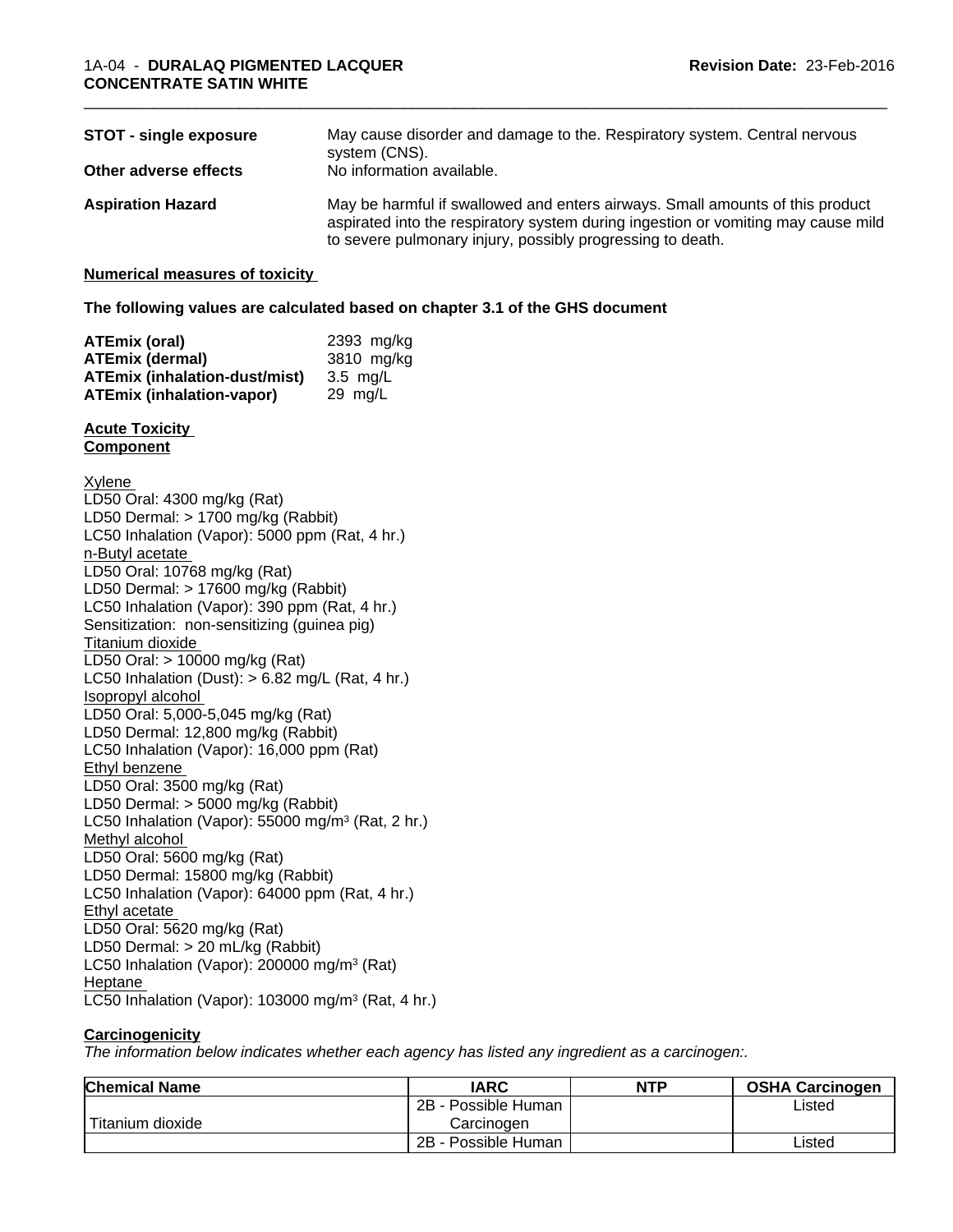#### 1A-04 - **DURALAQ PIGMENTED LACQUER CONCENTRATE SATIN WHITE**

| Ethyl benzene                                                                                                    | ∴arcınoɑen |  |
|------------------------------------------------------------------------------------------------------------------|------------|--|
| Althania LADO kao alaasifisal titaninga disnida oo waasikhu sansigaasa iyo kumaana (OD). Ikain summamo sanshudaa |            |  |

\_\_\_\_\_\_\_\_\_\_\_\_\_\_\_\_\_\_\_\_\_\_\_\_\_\_\_\_\_\_\_\_\_\_\_\_\_\_\_\_\_\_\_\_\_\_\_\_\_\_\_\_\_\_\_\_\_\_\_\_\_\_\_\_\_\_\_\_\_\_\_\_\_\_\_\_\_\_\_\_\_\_\_\_\_\_\_\_\_\_\_\_\_

• Although IARC has classified titanium dioxide as possibly carcinogenic to humans (2B), their summary concludes: "No significant exposure to titanium dioxide is thought to occur during the use of products in which titanium dioxide is bound to other materials, such as paint."

#### **Legend**

IARC - International Agency for Research on Cancer NTP - National Toxicity Program OSHA - Occupational Safety & Health Administration

**12. ECOLOGICAL INFORMATION**

# **Ecotoxicity Effects**

The environmental impact of this product has not been fully investigated.

### **Product Information**

#### **Acute Toxicity to Fish**

No information available

#### **Acute Toxicity to Aquatic Invertebrates**

No information available

#### **Acute Toxicity to Aquatic Plants**

No information available

#### **Persistence / Degradability**

No information available.

#### **Bioaccumulation / Accumulation**

No information available.

#### **Mobility in Environmental Media**

No information available.

#### **Ozone**

Not Applicable

#### **Component**

#### **Acute Toxicity to Fish**

Xylene LC50: 13.5 mg/L (Rainbow Trout - 96 hr.) n-Butyl acetate LC50: 18 mg/L (Fathead Minnow - 96 hr.) Titanium dioxide  $LC50:$  > 1000 mg/L (Fathead Minnow - 96 hr.) Ethyl benzene LC50: 12.1 mg/L (Fathead Minnow - 96 hr.)

#### **Acute Toxicity to Aquatic Invertebrates**

n-Butyl acetate EC50: 72.8 mg/L (Daphnia magna - 48 hr.) Ethyl benzene EC50: 1.8 mg/L (Daphnia magna - 48 hr.)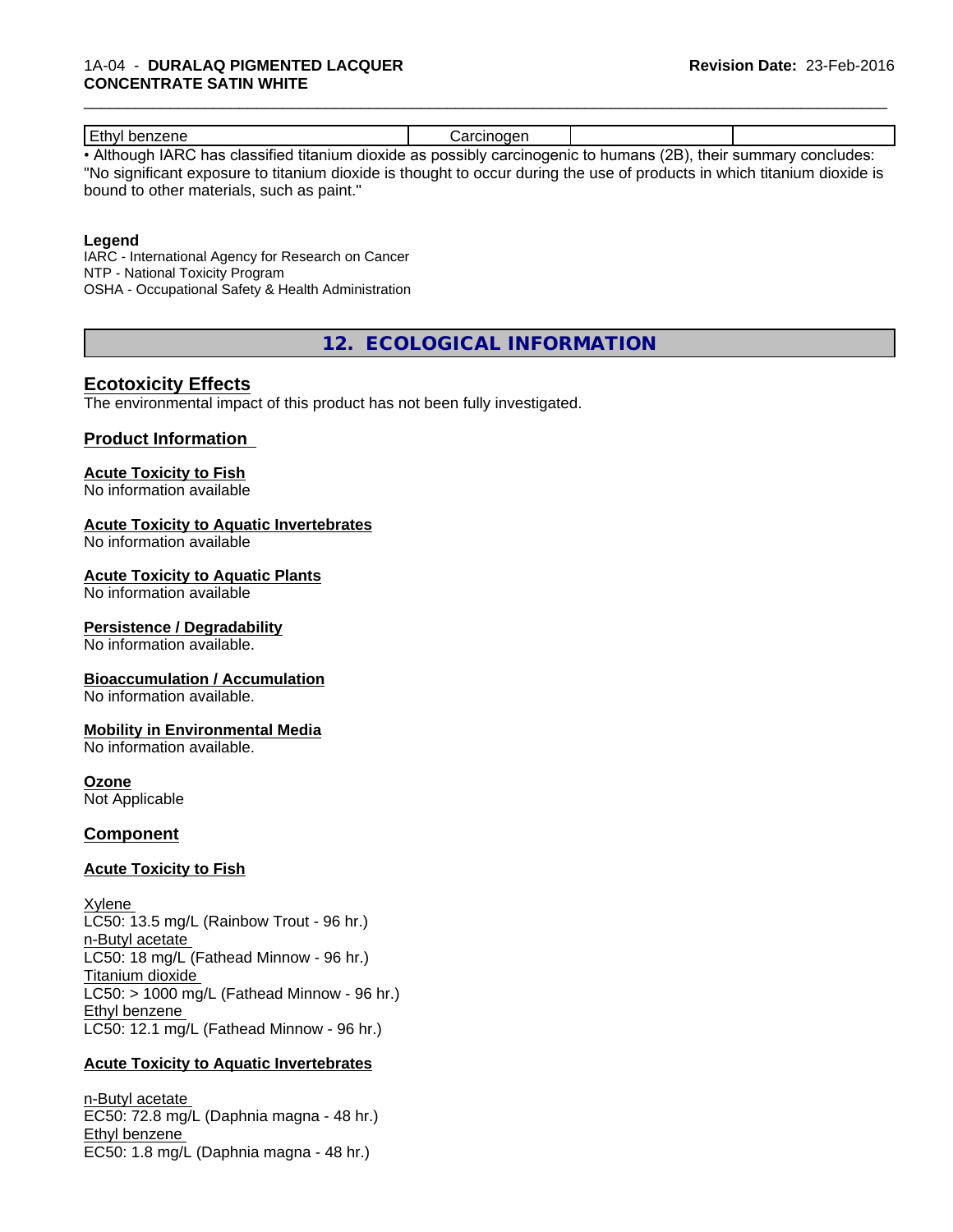#### **Acute Toxicity to Aquatic Plants**

n-Butyl acetate EC50: 674.7 mg/L (Green algae (Scenedesmus subspicatus), 72 hrs.) Ethyl benzene EC50: 4.6 mg/L (Green algae (Scenedesmus subspicatus), 72 hrs.)

|                                | 13. DISPOSAL CONSIDERATIONS                                                                                                                                                                                               |
|--------------------------------|---------------------------------------------------------------------------------------------------------------------------------------------------------------------------------------------------------------------------|
| <b>Waste Disposal Method</b>   | Dispose of in accordance with federal, state, and local regulations. Local<br>requirements may vary, consult your sanitation department or state-designated<br>environmental protection agency for more disposal options. |
| <b>Empty Container Warning</b> | Emptied containers may retain product residue. Follow label warnings even after<br>container is emptied. Residual vapors may explode on ignition.                                                                         |

\_\_\_\_\_\_\_\_\_\_\_\_\_\_\_\_\_\_\_\_\_\_\_\_\_\_\_\_\_\_\_\_\_\_\_\_\_\_\_\_\_\_\_\_\_\_\_\_\_\_\_\_\_\_\_\_\_\_\_\_\_\_\_\_\_\_\_\_\_\_\_\_\_\_\_\_\_\_\_\_\_\_\_\_\_\_\_\_\_\_\_\_\_

**14. TRANSPORT INFORMATION**

| <b>DOT</b>                      |                                                                                                                                            |
|---------------------------------|--------------------------------------------------------------------------------------------------------------------------------------------|
| <b>Proper Shipping Name</b>     | Paint                                                                                                                                      |
| <b>Hazard Class</b>             | 3                                                                                                                                          |
| <b>UN-No</b>                    | UN1263                                                                                                                                     |
| <b>Packing Group</b>            |                                                                                                                                            |
| <b>Reportable Quantity (RQ)</b> | Ethylbenzene: RQ kg= 454.00, n-Butyl acetate: RQ kg= 2270.00, Xylenes mixed<br>isomers: RQ kg= 45.40, Butyl benzyl phthalate: RQ kg= 45.40 |
| <b>Description</b>              | UN1263, Paint, , 3, II, RQ                                                                                                                 |
| <b>ICAO / IATA</b>              | Contact the preparer for further information.                                                                                              |
| <b>IMDG / IMO</b>               | Contact the preparer for further information.                                                                                              |
|                                 |                                                                                                                                            |

**15. REGULATORY INFORMATION**

#### **International Inventories**

| <b>DSL: Canada</b>         | Yes - All components are listed or exempt. |
|----------------------------|--------------------------------------------|
| <b>TSCA: United States</b> | Yes - All components are listed or exempt. |

### **Federal Regulations**

#### **SARA 311/312 hazardous categorization**

| Acute Health Hazard               | Yes |
|-----------------------------------|-----|
| Chronic Health Hazard             | Yes |
| Fire Hazard                       | Yes |
| Sudden Release of Pressure Hazard | Nο  |
| Reactive Hazard                   | N٥  |

#### **SARA 313**

Section 313 of Title III of the Superfund Amendments and Reauthorization Act of 1986 (SARA). This product contains a chemical or chemicals which are subject to the reporting requirements of the Act and Title 40 of the Code of Federal Regulations, Part 372: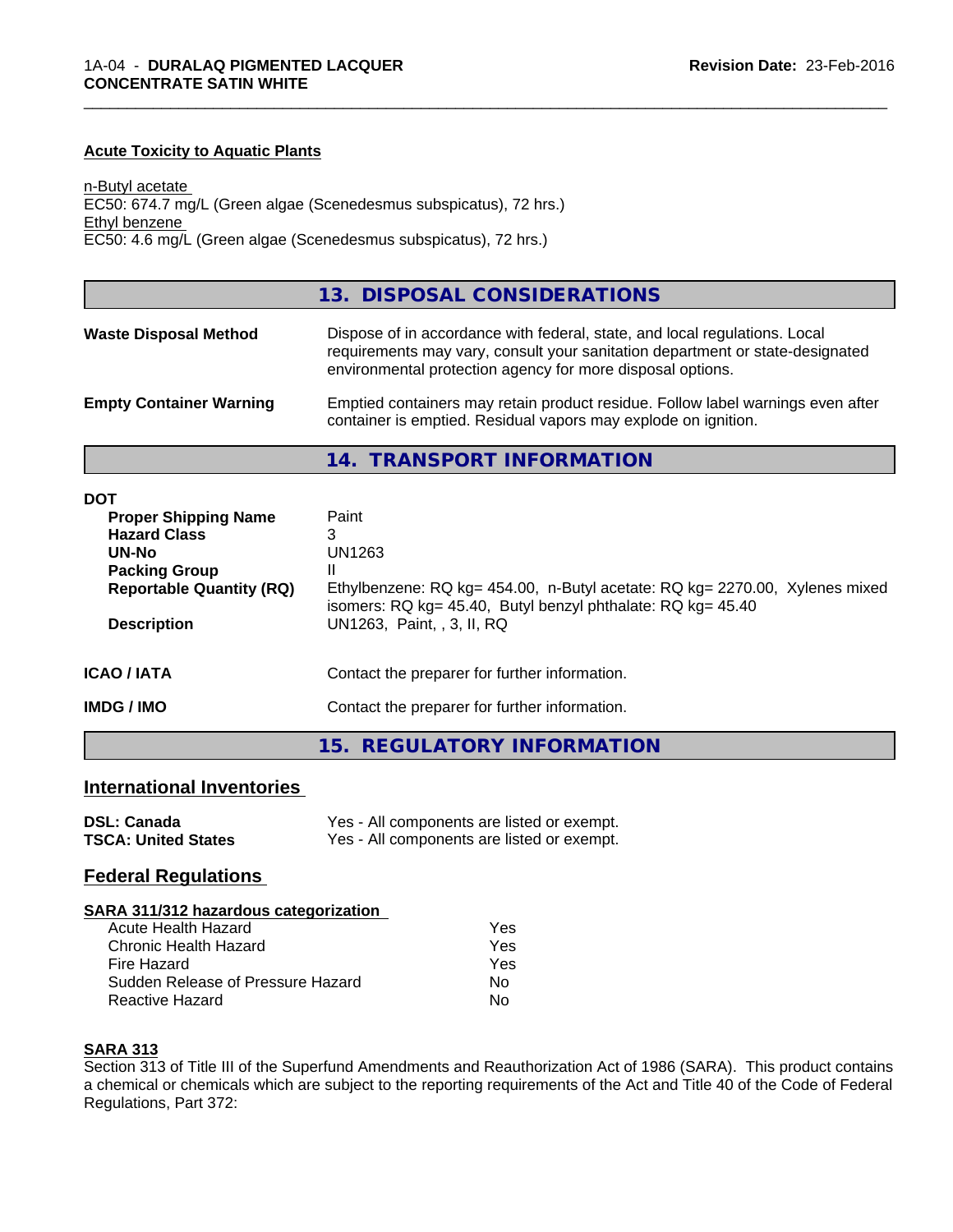| <b>Chemical Name</b> | <b>CAS-No</b>  | Weight % (max) | <b>CERCLA/SARA 313</b><br>(de minimis concentration) |
|----------------------|----------------|----------------|------------------------------------------------------|
| Xylene               | 1330-20-7      | 20             |                                                      |
| Isopropyl alcohol    | 67-63-0        | 10             | 1.0                                                  |
| Ethyl benzene        | $100 - 41 - 4$ |                | 0.1                                                  |
| Methyl alcohol       | 67-56-1        |                | 1.0                                                  |

#### **Clean Air Act,Section 112 Hazardous Air Pollutants (HAPs) (see 40 CFR 61)**

This product contains the following HAPs:

| <b>Chemical Name</b> | CAS-No         | Weight % (max) | <b>Hazardous Air Pollutant</b><br><u>(HAP)</u> |
|----------------------|----------------|----------------|------------------------------------------------|
| Xvlene               | 1330-20-7      | 20             | Listed                                         |
| Ethyl benzene        | $100 - 41 - 4$ | '5             | Listed                                         |
| Methyl alcohol       | 67-56-1        | b              | ∟isted                                         |

#### **State Regulations**

#### **California Proposition 65**

This product may contain small amounts of materials known to the state of California to cause cancer or reproductive *harm.*

#### **State Right-to-Know**

| <b>Chemical Name</b>   | <b>Massachusetts</b> | <b>New Jersey</b> | Pennsylvania |
|------------------------|----------------------|-------------------|--------------|
| Xylene                 |                      |                   |              |
| n-Butyl acetate        |                      |                   |              |
| Titanium dioxide       |                      |                   |              |
| Isopropyl alcohol      |                      |                   |              |
| Isobutyl acetate       |                      |                   |              |
| Ethyl benzene          |                      |                   |              |
| Butyl benzyl phthalate |                      |                   |              |
| Methyl alcohol         |                      |                   |              |
| Ethyl acetate          |                      |                   |              |
| Octane                 |                      |                   |              |
| Heptane                |                      |                   |              |

#### **Legend**

X - Listed

**16. OTHER INFORMATION**

**HMIS** - **Health:** 2\* **Flammability:** 3 **Reactivity:** 0 **PPE:** - **HMIS Legend**

- 0 Minimal Hazard
- 1 Slight Hazard
- 2 Moderate Hazard
- 3 Serious Hazard
- 4 Severe Hazard
- Chronic Hazard

X - Consult your supervisor or S.O.P. for "Special" handling instructions.

*Note: The PPE rating has intentionally been left blank. Choose appropriate PPE that will protect employees from the hazards the material will present under the actual normal conditions of use.*

*Caution: HMISÒ ratings are based on a 0-4 rating scale, with 0 representing minimal hazards or risks, and 4 representing significant hazards or risks. Although HMISÒ ratings are not required on MSDSs under 29 CFR 1910.1200, the preparer, has chosen to provide them. HMISÒ ratings are to be used only in conjunction with a fully implemented HMISÒ program by workers who have received appropriate HMISÒ training. HMISÒ is a registered trade and service mark of the NPCA. HMISÒ materials may be purchased exclusively from J. J. Keller (800) 327-6868.*